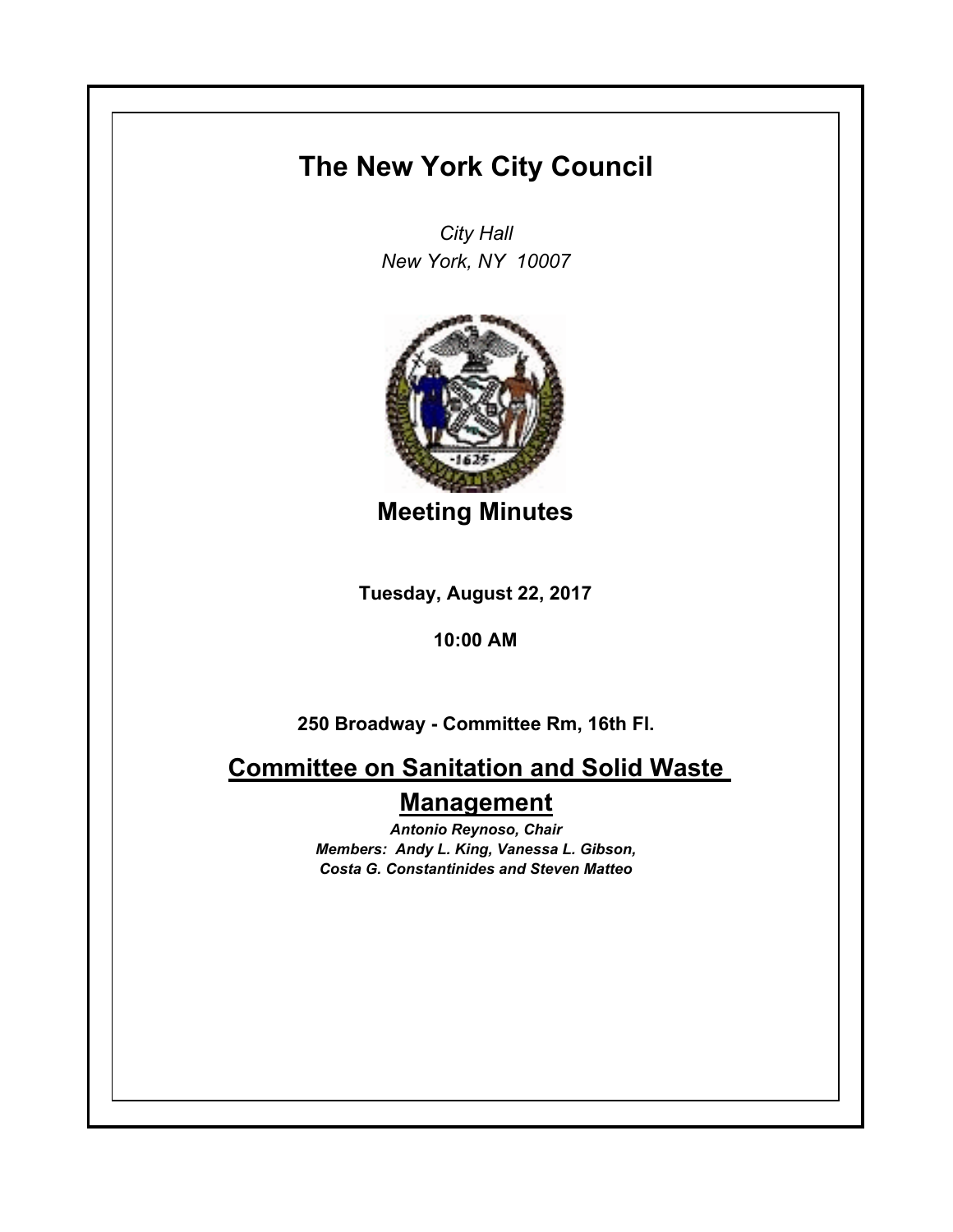| Roll Call       |                                                                                                                                                                                                                                                                                                                                                                                                              |
|-----------------|--------------------------------------------------------------------------------------------------------------------------------------------------------------------------------------------------------------------------------------------------------------------------------------------------------------------------------------------------------------------------------------------------------------|
|                 | <b>Present:</b> Reynoso, King, Constantinides and Matteo                                                                                                                                                                                                                                                                                                                                                     |
|                 | Absent: Gibson                                                                                                                                                                                                                                                                                                                                                                                               |
|                 | Other Council Members Attending: Espinal                                                                                                                                                                                                                                                                                                                                                                     |
| Int 1439-2017   | A Local Law to amend the administrative code of the city of New<br>York, in relation to requiring agencies to notify a food rescue<br>organization before disposing of food                                                                                                                                                                                                                                  |
|                 | Attachments: Summary of Int. No. 1439-A, Summary of Int. No. 1439, Int. No. 1439,<br>January 18, 2017 - Stated Meeting Agenda with Links to Files, Committee<br>Report 4/26/17, Hearing Testimony 4/26/17, Hearing Transcript 4/26/17,<br>Proposed Int. No. 1439-A - 8/18/17, Committee Report 8/22/17, Hearing<br>Transcript 8/22/17, August 24, 2017 - Stated Meeting Agenda with Links to<br><b>Files</b> |
|                 | Proposed Int. No. 1439-A                                                                                                                                                                                                                                                                                                                                                                                     |
|                 | This Introduction was Hearing Held by Committee                                                                                                                                                                                                                                                                                                                                                              |
|                 | Attachments: Summary of Int. No. 1439-A, Summary of Int. No. 1439, Int. No. 1439,<br>January 18, 2017 - Stated Meeting Agenda with Links to Files, Committee<br>Report 4/26/17, Hearing Testimony 4/26/17, Hearing Transcript 4/26/17,<br>Proposed Int. No. 1439-A - 8/18/17, Committee Report 8/22/17, Hearing<br>Transcript 8/22/17, August 24, 2017 - Stated Meeting Agenda with Links to<br><b>Files</b> |
|                 | This Introduction was Amendment Proposed by Comm                                                                                                                                                                                                                                                                                                                                                             |
|                 | Attachments: Summary of Int. No. 1439-A, Summary of Int. No. 1439, Int. No. 1439,<br>January 18, 2017 - Stated Meeting Agenda with Links to Files, Committee<br>Report 4/26/17, Hearing Testimony 4/26/17, Hearing Transcript 4/26/17,<br>Proposed Int. No. 1439-A - 8/18/17, Committee Report 8/22/17, Hearing<br>Transcript 8/22/17, August 24, 2017 - Stated Meeting Agenda with Links to<br>Files        |
|                 | This Introduction was Amended by Committee                                                                                                                                                                                                                                                                                                                                                                   |
| Int 1439-2017-A | A Local Law to amend the administrative code of the city of New<br>York, in relation to requiring agencies to notify a food rescue<br>organization before disposing of food                                                                                                                                                                                                                                  |
|                 | Attachments: Summary of Int. No. 1439-A, Summary of Int. No. 1439, Int. No. 1439,<br>January 18, 2017 - Stated Meeting Agenda with Links to Files, Committee<br>Report 4/26/17, Hearing Testimony 4/26/17, Hearing Transcript 4/26/17,<br>Proposed Int. No. 1439-A - 8/18/17, Committee Report 8/22/17, Hearing<br>Transcript 8/22/17, August 24, 2017 - Stated Meeting Agenda with Links to<br><b>Files</b> |
|                 | A motion was made that this Introduction be Approved by Committee approved                                                                                                                                                                                                                                                                                                                                   |

**by Roll Call.**

**Affirmative:** 4 - Reynoso, King, Constantinides and Matteo